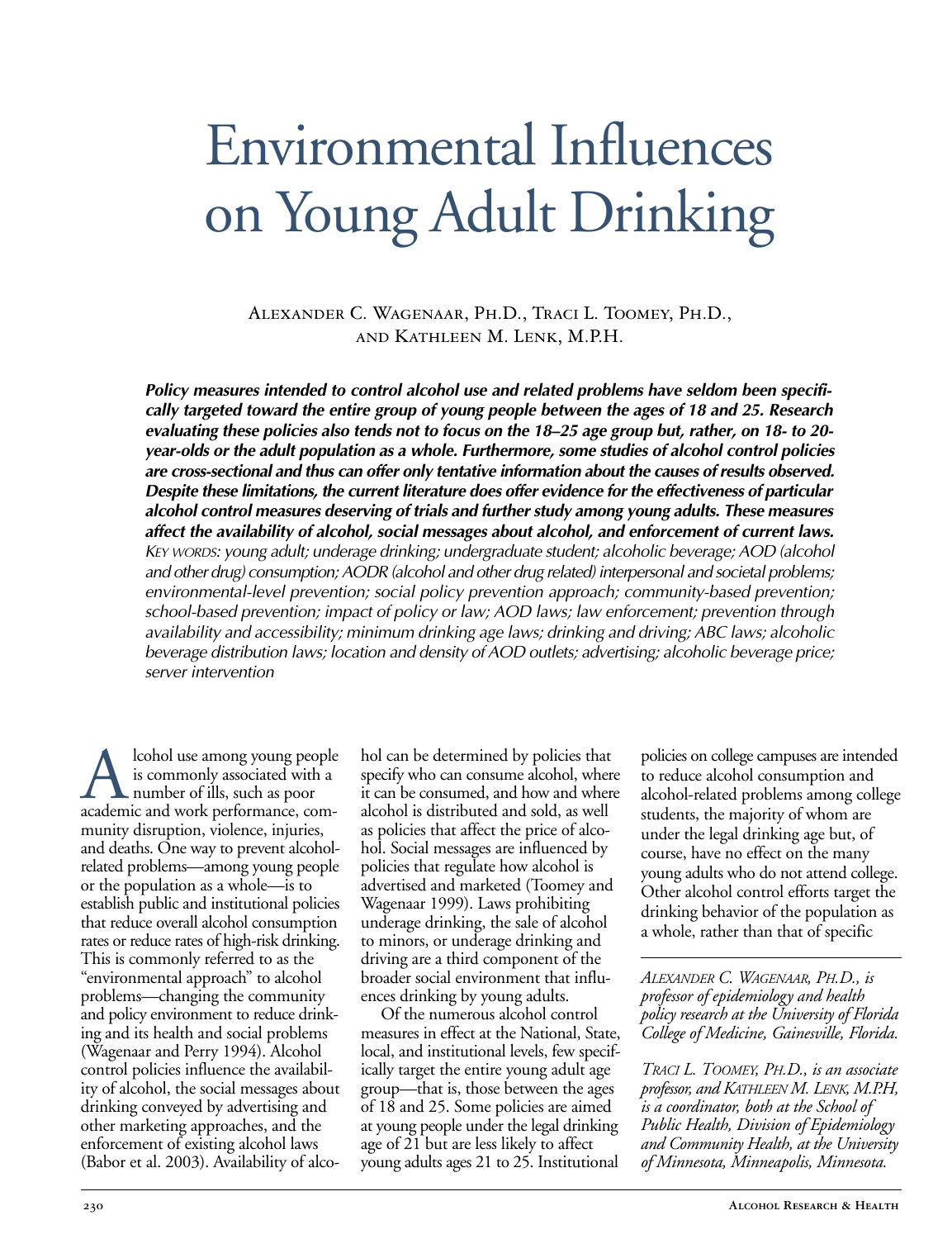subpopulations. Some of these policies may have a disproportionate effect on young adult drinkers compared with the rest of the population—for example, measures that address activity in bars and clubs, because young adults are more likely to patronize these establishments.

Not only have alcohol policy measures infrequently targeted the specific age group ages 18–25, researchers have seldom evaluated the effects of alcohol control policies specifically on this age group as a whole, although numerous studies have examined alcohol policy effects on the entire adult population, those under age 21, or college students. This article summarizes research on the effectiveness of alcohol control policies aimed at underage youth, college students, and the general population and, in particular, their effects on the drinking behavior of young adults.

# **Alcohol Control Policies: Underage Youth**

The primary and most-studied alcohol control measure relevant to underage youth is the establishment of the minimum legal drinking age (MLDA) at 21. Many well-controlled longitudinal studies have shown that an MLDA of 21 is effective in reducing alcohol consumption and traffic crashes among 18- to 20-year-olds, and some investigators have found that the age-21 MLDA is associated with reductions in other problems among underage youth, such as alcohol-related suicide and vandalism (Wagenaar and Toomey 2002). One study examined whether the age-21 MLDA had a spillover effect on the drinking behavior of 21- to 25-year-olds (O'Malley and Wagenaar 1991). This research found that college students who had been high school seniors in States with an MLDA of 18 drank more while in college than their counterparts who had been high school seniors in States with an MLDA of 21. High school graduates of the same age who were not attending college also drank more on average if they had been seniors in States with an MLDA of 18.

The age-21 MLDA has been effective in reducing teen drinking and

alcohol problems with limited enforcement, which may illustrate the value of broad environmental approaches. Passage of the age21 law established a norm that drinking by teenagers is inappropriate. This moral force of the law has some effect, even without active enforcement. In other words, many obey laws because it is the right thing to do, not just because of fear of enforcement penalties. Nevertheless, the law without enforcement is limited in its effects. Teenagers can easily obtain alcohol from both commercial outlets (e.g., bars and liquor stores) and social sources (e.g., friends, coworkers) (Wagenaar et al. 1996). Investigators have identified several policies and environmental strategies that strengthen MLDA laws and reduce underage access to alcohol (Komro and Toomey 2002)—for example, checking the compliance of commercial outlets by having a minor attempt to purchase alcohol under the supervision of a law enforcement officer. If an establishment sells alcohol to the underage person, penalties can be applied to both the server and the license holder. Studies have shown that compliance checks are effective in reducing sales to underage youth (Wagenaar et al. 2005) and indicate that compliance checks may affect drinking behavior (Holder et al. 2000).

Other policies targeting youth access to alcohol, such as beer keg registration and penalties for producing or selling false age identification documents, have not been evaluated in terms of their effects on access or drinking rates.

### **Alcohol Control Policies: College Students**

In recent years, an increasing number of colleges have implemented policies to reduce alcohol consumption and alcohol-related problems among their underage as well as legal-age students (Toomey and Wagenaar 2002). Examples of these institutional policies include establishing alcohol-free college residences and campuses, prohibiting self-service of alcohol at campus events, prohibiting beer kegs on campus, and banning sales or marketing of alcohol on campus.

Several studies have examined the effect of such college policies on the drinking behavior of college students. Large studies of nationally representative samples of college students have shown that students living in substancefree residences are less likely to engage in heavy episodic drinking (five or more drinks in one sitting for men, four or more for women), and underage students at colleges that ban alcohol are less likely to engage in heavy episodic drinking and more likely to abstain from alcohol (Wechsler et al. 2001*a*,*b*). College alcohol policies are less likely to have effects on students who live off campus than on, however, and are not likely to have any effect on the many young adults who do not attend college.

One limitation of the research on college alcohol policies is that students typically are surveyed at only one point in time—that is, these are cross-sectional studies, which offer little information as to cause and effect. Thus, this research cannot adequately address whether college prohibitions of alcohol use affect student drinking rates, or whether students who drink less choose residences and campuses that prohibit alcohol use. Longitudinal research is needed that specifically evaluates how *changes* in college policies affect drinking and alcohol problem outcomes on college campuses. One such longitudinal study which has been reported recently (Weitzman et al. 2004) examined the effects of an intervention designed to change alcohol policies affecting the college environment. This study showed no significant effects when all treatment sites were compared with comparison sites, but found some evidence that the intervention affected drinking and related risks at the five high-implementation colleges.

#### **Alcohol Control Policies: General Population**

Alcohol control policies intended to affect the drinking behavior of the general population—including but not specifically targeting young adults include, among other strategies, raising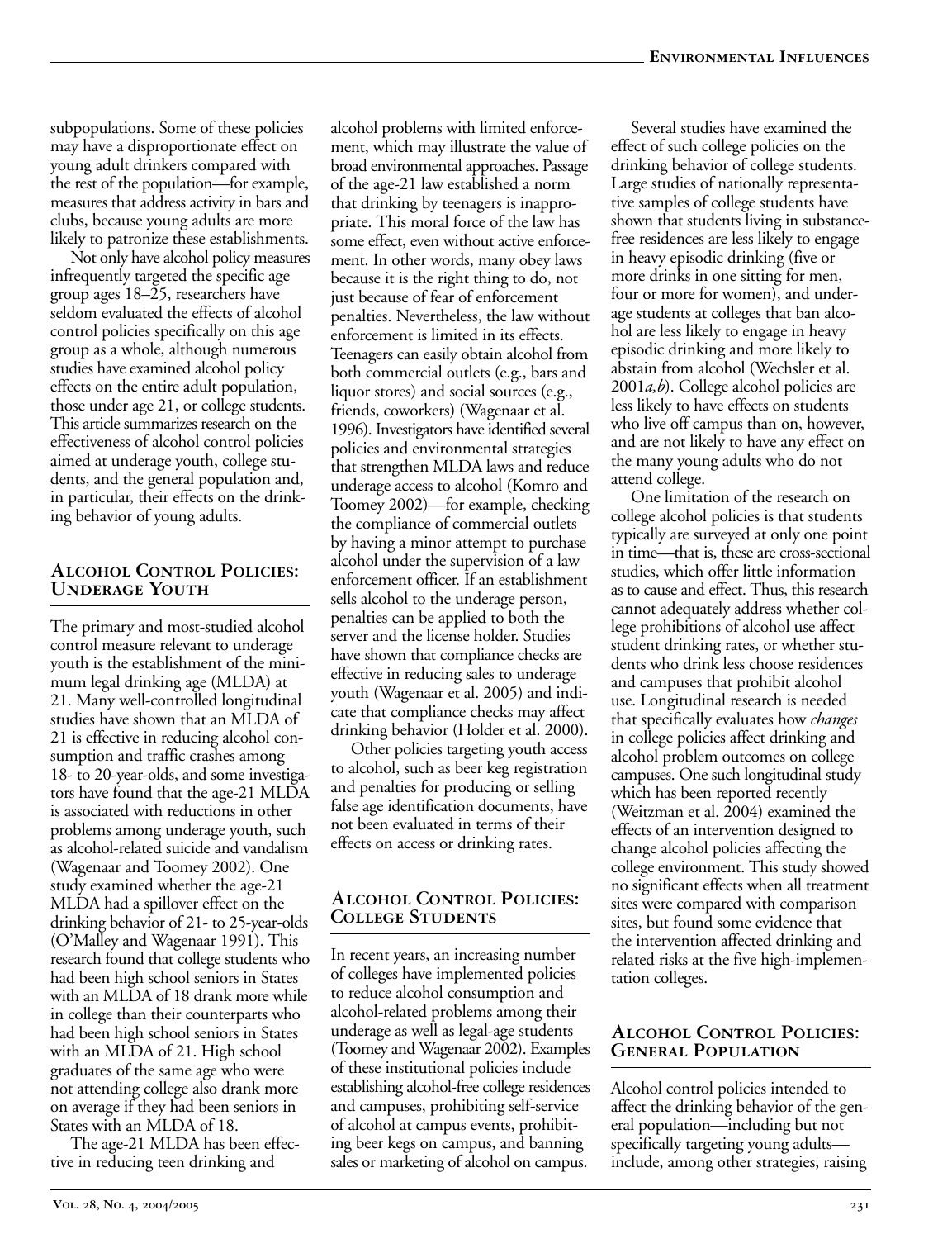taxes on alcoholic beverages, limiting the number of alcohol establishments per geographic area, training the staff of alcohol outlets, and restricting alcohol marketing and advertising.

# *Raising Prices*

Of these policies, the effects of raising alcohol prices have been studied most intensely. The most common method of raising prices is to increase Federal, State, or local taxes on alcoholic beverages. Many investigators, using various designs and analytic methods, including highquality longitudinal designs, have shown that as alcohol prices increase, alcohol consumption declines (Cook and Moore 2002). Studies show that underage youth are particularly sensitive to increased price, decreasing their alcohol consumption by a greater amount than older drinkers when prices increase (Chaloupka et al. 2002).

A few studies have examined the effects of alcohol prices specifically on college students and young adults (Chaloupka et al. 2002). One analysis showed that college students who faced higher alcohol prices were less likely to transition from abstainers to moderate drinkers and from moderate to heavy drinkers (Williams et al. 2005). Another study found that low sale prices were associated with higher heavy episodic drinking rates among college students (Kuo et al. 2003).

#### *Limiting the Number of Alcohol Outlets*

States and cities often place a legal limit on the number of alcohol establishments in a neighborhood, town, or city as a strategy to reduce alcohol consumption and alcohol-related problems among the general population. Recent studies using advanced analytical methods show that a higher density of alcohol outlets is related to increased rates of homicides and assaults (Gorman et al. 2001; Lipton and Gruenewald 2002). Treno and colleagues (2003) evaluated how density of alcohol outlets affects driving after drinking among 15- to 20-yearolds, finding that higher alcohol outlet density is associated with greater prevalence of driving after drinking. Research also indicates that colleges with more neighborhood alcohol outlets experience more drinking and drinking-related problems (Weitzman et al. 2003; Wechsler et al. 2002). Because most studies of alcohol outlet density are largely crosssectional, it is not certain that higher numbers of alcohol outlets actually cause increased alcohol consumption and related problems, and each individual study has limitations. Nevertheless, the increasing methodological sophistication of density studies, longitudinal studies of effects of sudden changes in density, and repeated findings of relationships between outlet density and alcohol use and alcohol problems provide growing evidence that outlet density may cause increased alcohol use and problems.

# *Training the Staff*

Some alcohol control policies that are aimed at the general population may have a greater effect on the drinking behavior of young adults than on drinking by older adults or underage youth. For example, policies that specifically target bars and nightclubs may affect young adults more than the rest of the population because young adults make up a greater proportion of bar and club clientele.

One frequently studied environmental strategy involves training servers, owners, and managers of bars and other alcohol establishments in responsible beverage service. For example, bar employees can be taught to recognize false age identification, to refuse sales to underage or obviously intoxicated patrons, and to offer food and nonalcoholic beverages to reduce patron intoxication levels. Studies have produced mixed results on the effectiveness of these training programs. Some programs result in changes in server attitudes and modest changes in server behaviors. But rates of illegal sales to underage or intoxicated patrons rarely change significantly following training (Toomey et al. 2001; Wagenaar et al. 2005). Some studies show that, at least within controlled environments such as the military, training may lead to lower

intoxication levels among patrons (Saltz 1987). One study found a significant decrease in traffic crashes following implementation of a State law mandating server training (Holder and Wagenaar 1994). However, responsible beverage service training programs and laws vary greatly in quality (Mosher et al. 2002) and probably in effectiveness. No studies have assessed the effects of responsible beverage training on rates of alcohol use and related problems specifically among 18- to 25-year-olds.

# *Restrictions on Marketing*

Some localities have worked to restrict how alcohol is marketed to the public for example, by limiting drink specials (such as happy hours or two-for-one promotions) at clubs, bars, and restaurants. Drink specials appear to be associated with increased alcohol consumption or drinking–driving, and some research indicates that drink specials on or near college campuses are associated with increased heavy episodic drinking among college students (Kuo et al. 2003).

# **Comprehensive Approaches**

Ultimately, sustained reductions in alcohol-related problems among young adults will require multiple environmental changes. Large-scale community trials have assessed the effects of comprehensive environmental approaches to reducing alcohol consumption and alcohol-related problems.

One community trial, Communities Mobilizing for Change on Alcohol (CMCA), specifically targeted a segment of the young adult population, 18- to 20-year-olds. The goal of CMCA was to mobilize communities to reduce youth access to alcohol through public and institutional policy changes. Fifteen communities were randomly assigned to the intervention or control condition, and a wide range of outcomes were measured before and after a 2<sup>1</sup>/2-year intervention period. In each of the seven intervention cities, community organizers conducted grassroots campaigns to influence local policy changes. Following community organizing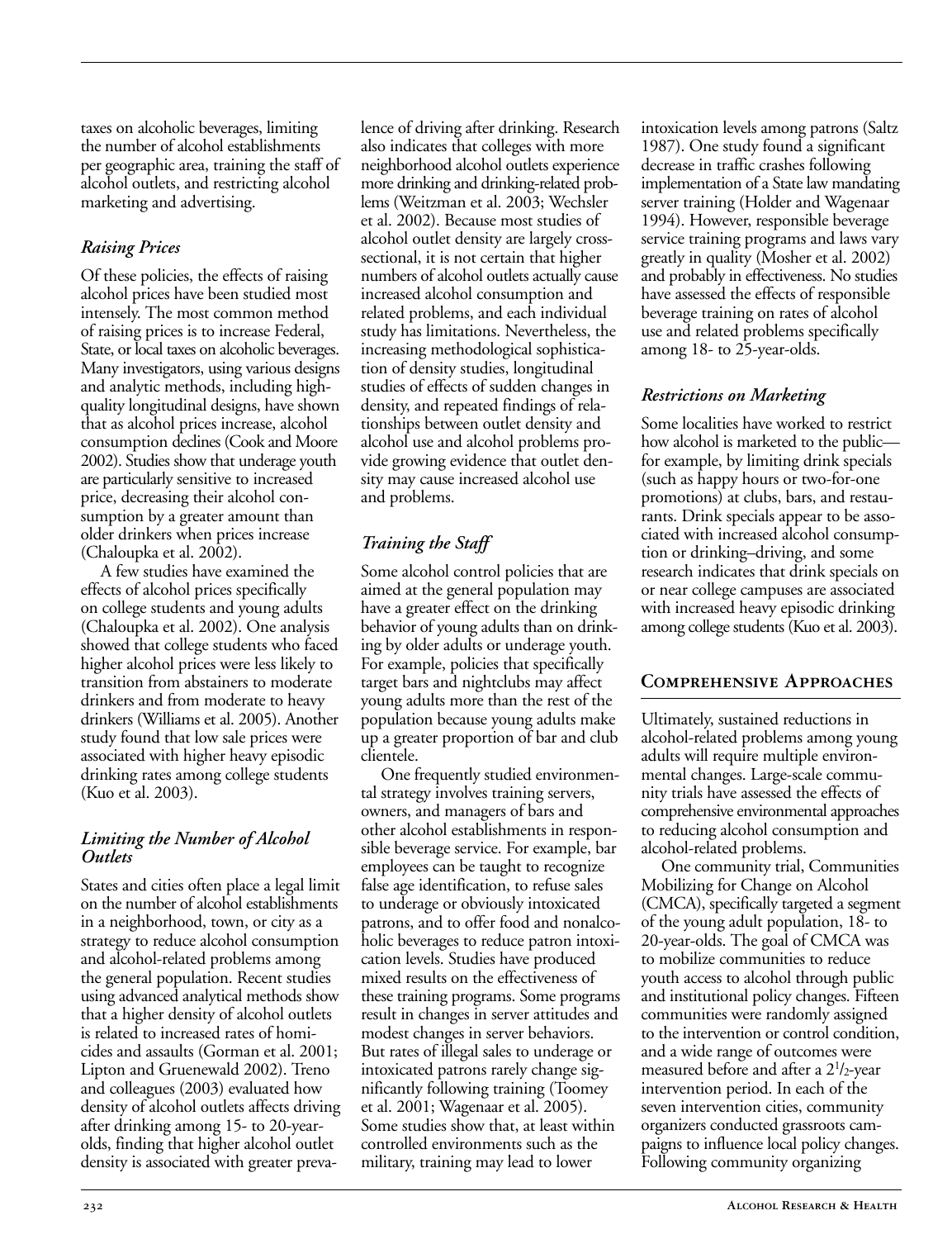efforts, fewer establishments in the intervention communities were likely to sell alcohol to underage youth, and fewer 18- to 20-year-olds in intervention sites reported providing alcohol to other underage youth compared with those in control communities. In intervention communities as compared with control communities, the proportion of 18- to 20-year-olds who tried to buy alcohol decreased 25 percent, the proportion who reported drinking in the last 30 days decreased 7 percent, and arrests for driving under the influence decreased 23 percent (Wagenaar et al. 2000*a,b*).

The Community Trials Project in California and South Carolina induced three communities to implement media advocacy, server training, restrictions on alcohol outlet density, and enforcement of underage sales and drinking–

driving laws to reduce high-risk drinking and alcohol-related problems (Holder et al. 2000). The project's interventions resulted in a significant decline in alcohol consumption, drinking–driving, traffic crashes, and assaults. The number of alcohol sales to underage youth also significantly decreased in the intervention communities compared with the comparison communities (Grube 1997). The Community Trials Project did not assess the effects of this array of environmental approaches on the rates of drinking and alcohol-related problems specifically among young adults.

Finally, the Complying with the Minimum Drinking Age project, using a 20-community time-series trial, tested the effects of enforcing laws governing sales to minors and of training alcohol outlet owners and managers. The propen-

sity of alcohol retailers to sell to those under age 21 was measured biweekly over 4 years. Training had little effect, but enforcement significantly reduced sales to those under the legal drinking age (Wagenaar et al. 2005).

In summary, several community intervention trials demonstrated that various dimensions of alcohol policy affect important outcomes such as sales of alcohol, drinking, and indices of alcohol-related problems among teens and young adults.

#### **Future Directions**

A substantial amount of research demonstrates the effectiveness of alcohol control policies aimed at teenagers, especially the legal drinking age of 21

# **Reducing Drinking–Driving Among**  YOUNG ADULTS: EFFECTS OF **BAC LAWS**

Traffic crashes are the leading cause of death among teens, and 32 percent of all drivers ages 16–20 who died in traffic crashes in 2003 had measurable alcohol in their blood; also, 51 percent of drivers ages 21–24 who died tested positive for alcohol (National Highway Traffic Safety Administration [NHTSA] 2004). One effective strategy to reduce drinking–driving is to lower the legal limit for allowable blood alcohol content (BAC) for drivers. In the past two decades, all States in the United States have adopted a BAC limit of 0.08 percent for adult drivers and have a BAC limit of zero, or slightly higher, for youth under age 21. These often are referred to as "zero tolerance" laws. (Most laws use a 0.02-percent limit rather than an absolute zero limit to allow for small measurement errors in BAC test instruments and to avoid challenges from youth who claim they have taken medication with small amounts of alcohol.)

Studies have found that laws setting the legal allowable BAC at 0.08 percent have resulted in 5-percent to 8-percent reductions in alcohol-related fatal traffic crashes among all drivers (Bernat et al. 2004; Dee 2001; Hingson et al. 2000; Voas et al. 2000). Laws setting the limit at 0.02 percent have led to a 19-percent reduction in drinking–driving and a 20-percent reduction

in fatal traffic crashes among young drivers (Wagenaar et al. 2001; Hingson et al. 1994).

*—Alexander C. Wagenaar* 

#### *References*

BERNAT, D.H.; DUNSMUIR, W.T.M.; AND WAGENAAR, A.C. Effects of lowering the legal BAC to 0.08 on single-vehicle-nighttime fatal traffic crashes in 19 jurisdictions. *Accident Analysis & Prevention* 36:1089– 1097, 2004. PMID: 15350886

DEE, T.S. Does setting limits save lives? The case of 0.08 BAC laws. *Journal of Policy Analysis and Management* 20:111–128, 2001.

HINGSON, R.; HEEREN, T.; AND WINTER, M. Lower legal alcohol limits for young drivers. *Public Health Reports* 109:738–744, 1994. PMID: 7800781

HINGSON, R.; HEEREN, T.; AND WINTER, M. Effects of recent 0.08% legal blood alcohol limits on fatal crash involvement. *Injury Prevention*  6:109–114, 2000. PMID: 10875666

National Highway Traffic Safety Administration (NHTSA). *Traffic Safety Facts 2003 Annual Report: Early Edition.* Washington, DC: U.S. Dept. of Transportation, 2004.

VOAS, R.B.; TIPPETT, A.S.; AND FELL, J. The relationship of alcohol safety laws to drinking drivers in fatal crashes. *Accident Analysis & Prevention* 32:483–492, 2000. PMID: 10868751

WAGENAAR, A.C.; O'MALLEY, P.; AND LAFOND, C. Lowered legal blood alcohol limits for young drivers: Effects on drinking, driving, and driving after drinking behaviors in 30 states. *American Journal of Public Health* 91:801–804, 2001. PMID: 11344892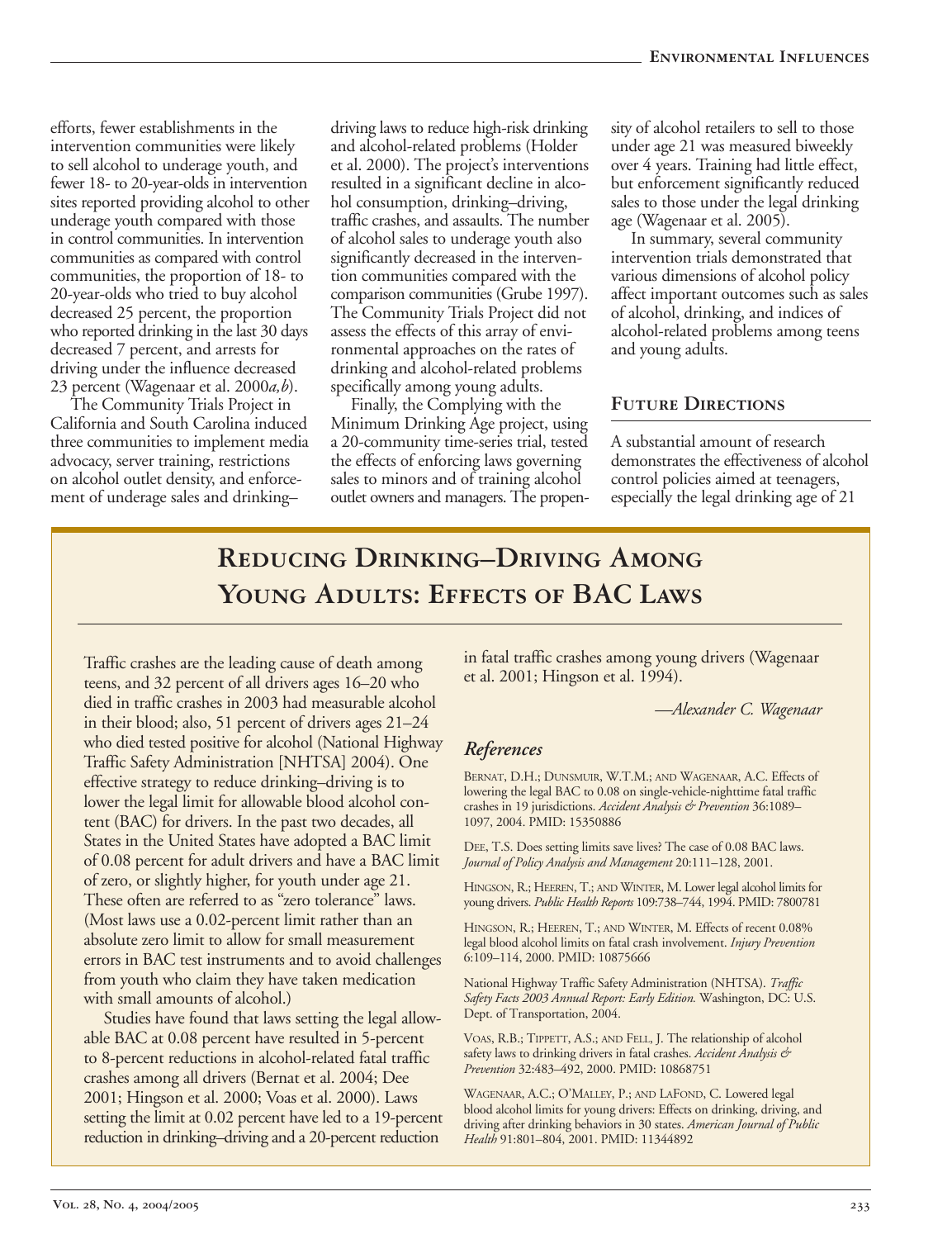and measures that take advantage of teens' sensitivity to alcohol prices (e.g., raising taxes on alcohol). (For a discussion of the effectiveness of laws lowering the maximum legal blood alcohol content of drivers, see the sidebar.) The literature on alcohol control policies targeting the general adult population is extensive as well, providing support for raising alcohol taxes and prices and limiting the density of retail alcohol outlets. Recently, the alcohol policy environment as it specifically affects college students has been the subject of an increasing number of studies, indicating that schools with tighter controls on alcohol sales, marketing, and use experience lower rates of drinking and alcohol-related problems. The college studies to date have yielded mixed findings, however, probably because of the low number of controlled randomized or time-series trials and because some studies have used nonprobability samples at small numbers of colleges, which are not representative of college students as a whole.

Although very few studies have concentrated on the effects of the alcohol policy environment specifically on the entire population of 18- to 25 year-olds, both in college and in the work force, investigations of those in the 18–20 age group and of the general population 18 and over provide clear evidence that young adult drinkers are influenced by the alcohol policy environment. Young adult drinkers may be particularly susceptible to the influence of the policy environment, given that they drink more, on average, than other population groups (Substance Abuse and Mental Health Services Administration [SAMHSA] 2004) and are more likely to frequent social events and locations where drinking is common and heavy drinking often is overtly encouraged.

Controlled trials of specific alterations in the alcohol policy environment on college campuses and urban environments with high concentrations of young adults clearly are warranted, as are additional time-series studies of natural experiments with alcohol policies. However, even without the specific knowledge yet to be obtained from more controlled studies, enough is known to

justify taking particular steps now to ameliorate the effects of alcohol problems among young people. The current state of knowledge supports a number of recommendations:

- Eliminate happy hours, free drinks, and other price promotions.
- Raise taxes on alcohol to increase the retail price.
- Limit the number and density of alcohol retail establishments.
- Enforce current statutes prohibiting sales of alcohol to those under age 21 and to anyone showing obvious signs of intoxication.
- Change social norms by reducing or eliminating the active promotion of drinking in settings were teens and young adults congregate, such as college campuses, music concerts, and sporting events. ■

#### **References**

BABOR, T.F.; CAETANO, R.; CASSWELL, S.; ET AL. *Alcohol: No Ordinary Commodity—Research and Public Policy.* New York: Oxford University Press, 2003.

CHALOUPKA, F.J.; GROSSMAN, M.; AND SAFFER, H. The effects of price on alcohol consumption and alcohol-related problems. *Alcohol Research & Health*  26(1):22–34, 2002. PMID: 12154648

COOK, P.J., AND MOORE, M.J. The economics of alcohol abuse and alcohol-control policies. *Health Affairs* 21:120–133, 2002. PMID: 11900152

GORMAN, D.M.; SPEER, P.W.; GRUENEWALD, P.J.; AND LABOUVIE, E.W. Spatial dynamics of alcohol availability, neighborhood structure and violent crime. *Journal of Studies on Alcohol* 62:628–636, 2001. PMID: 11702802

GRUBE, J.W. Preventing sales of alcohol to minors: Results from a community trial. *Addiction* 92 (Suppl. 2):S251–S260, 1997. PMID: 9231448

HOLDER, H.D., AND WAGENAAR, A.C. Mandated server training and reduced alcohol-involved traffic crashes: A time series analysis of the Oregon experience. *Accident Analysis and Prevention* 26:89–97, 1994. PMID: 8110360

HOLDER, H.D.; GRUENEWALD, P.J.; PONICKI, W.R.; ET AL. Effect of community-based interventions on high-risk drinking and alcohol-related injuries. *JAMA: Journal of the American Medical Association* 284:2341–2347, 2000. PMID: 11066184 KOMRO, K.A., AND TOOMEY, T.L. Strategies to prevent underage drinking. *Alcohol Research & Health* 26(1):5–14, 2002. PMID: 12154652

KUO, M.C.; WECHSLER, H.; GREENBERG, P.; AND LEE, H. The marketing of alcohol to college students: The role of low prices and special promotions. *American Journal of Preventive Medicine*  25:204–211, 2003. PMID: 14507526

LIPTON, R., AND GRUENEWALD, P. The spatial dynamics of violence and alcohol outlets. *Journal of Studies on Alcohol* 63:187–195, 2002. PMID: 12033695

MOSHER, J.F.; TOOMEY, T.L.; GOOD, C.; ET AL. State laws mandating or promoting training programs for alcohol servers and establishment managers: An assessment of statutory and administrative procedures. *Journal of Public Health Policy*  23:90–113, 2002. PMID: 12013719

O'MALLEY, P., AND WAGENAAR, A.C. Effects of minimum drinking age laws on alcohol use, related behaviors, and traffic crash involvement among American youth 1976–1987. *Journal of Studies on Alcohol* 52:478–491, 1991. PMID: 1943105

SALTZ, R.F. The roles of bars and restaurants in preventing alcohol-impaired driving: An evaluation of server intervention. *Evaluation and Health Professions* 10:5–27, 1987.

Substance Abuse and Mental Health Services Administration (SAMHSA). *Results from the 2003 National Survey on Drug Use and Health: National Findings.* Accessed 2004. Available at: http://oas. samhsa.gov/nhsda.htm#NHSDAinfo.

TOOMEY, T.L., AND WAGENAAR, A.C. Policy options for prevention: The case of alcohol. *Journal of Public Health Policy* 20:192–213, 1999. PMID: 10408171

TOOMEY, T.L., AND WAGENAAR, A.C. Environmental policies to reduce college drinking: Options and research findings. *Journal of Studies on Alcohol* (Suppl. 14):193–205, 2002. PMID: 12022725

TOOMEY, T.L.; WAGENAAR, A.C.; GEHAN, J.P.; ET AL. Project ARM: Alcohol risk management to prevent sales to underage and intoxicated patrons. *Health Education & Behavior* 28:186–199, 2001. PMID: 11265828

TRENO, A.J.; GRUBE, J.W.; AND MARTIN, S.E. Alcohol availability as a predictor of youth drinking and driving: A hierarchical analysis of survey and archival data. *Alcoholism: Clinical and Experimental Research* 27:835–840, 2003. PMID: 12766629

WAGENAAR, A.C., AND PERRY, C.L. Community strategies for the reduction of youth drinking: Theory and application. *Journal of Research on Adolescence* 4:319–345, 1994.

WAGENAAR, A.C., AND TOOMEY, T.L. Effects of minimum drinking age laws: Review and analyses of the literature from 1960 to 2000. *Journal of Studies on Alcohol* (Suppl. 14):206–225, 2002. PMID: 12022726

WAGENAAR, A.C.; TOOMEY, T.L.; MURRAY, D.M.; ET AL. Sources of alcohol for underage drinkers. *Journal of Studies on Alcohol* 57:325–333, 1996. PMID: 8709591